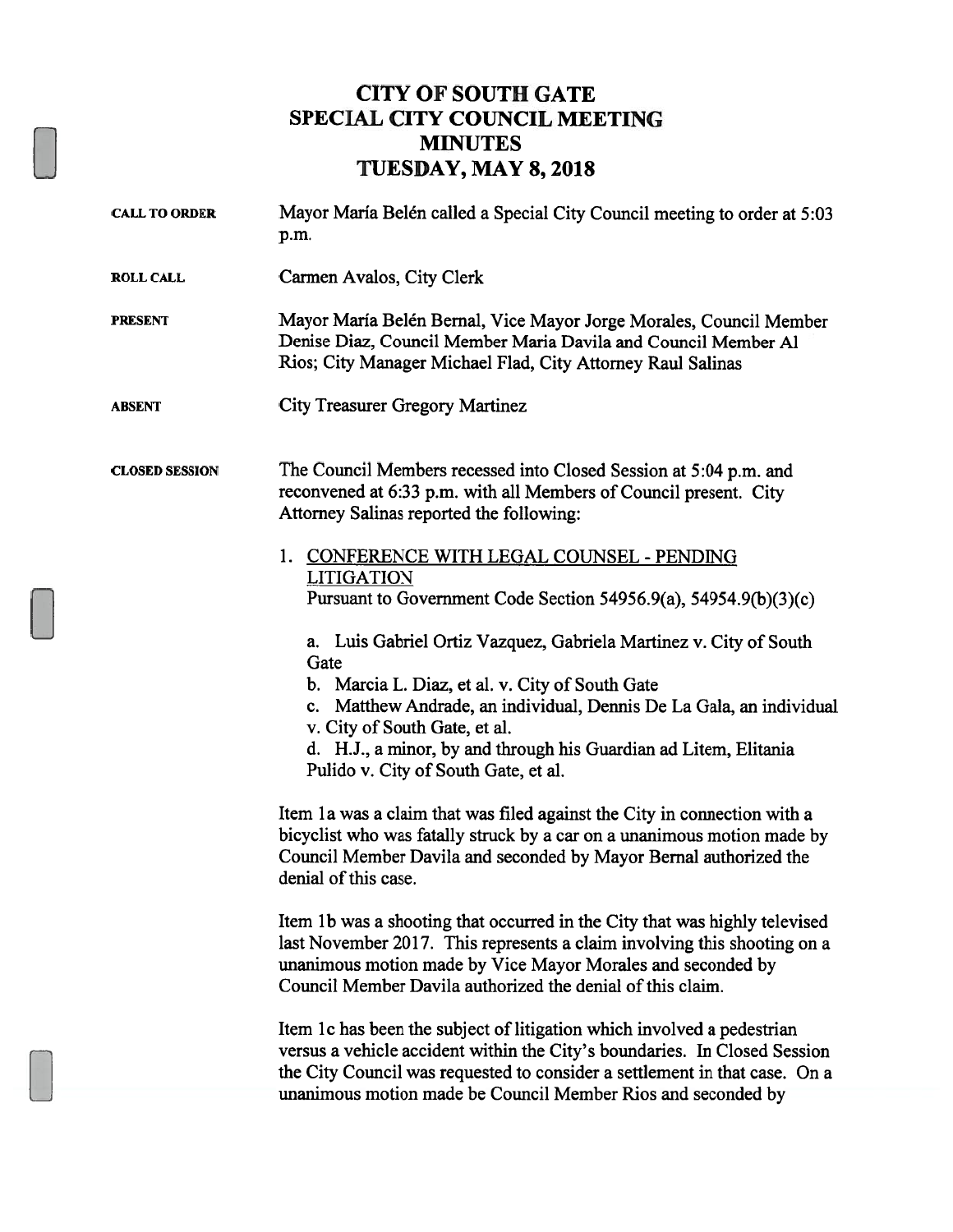Council Member Davila authorized the settlement of this case contingent ofthe City's collected insurer ICRMA also approving this settlement.

Item 1d was not discussed in Closed Session and there was no action taken.

## 2. CONFERENCE WITH LEGAL COUNSEL -THREATENED LITIGATION

Pursuant to Government Code Section 54956.9(b)(3)(D)&(E)

One (1) - Potential Case

On item 2 the City received a request to participate in the defense and indemnity of a property owner who is being sued in connection with an explosion that occurred in the City of South Gate. That request for defense and indemnity was denied by the City of South Gate on a vote of 4 to 0. Council Member Al Rios abstained.

## 3. CONFERENCE WITH LEGAL COUNSEL -REAL PROPERTY NEGOTIATIONS

Pursuant to Government Code Section 54956.8

a) Consideration of Land Annexation Property APN: Property Address: Southeast corner of City limits bordered by the following streets: Paramount Blvd.; Rancho St.; Ruther Ave.; and Somerset Ranch Rd. S City Negotiator: Michael Flad, City Manager Negotiating with: City of Paramount Under Negotiation: Terms of Sale

Item 3a involved real property negotiations. The property that is involved here was a potential site of the Los Angeles River Bed just adjacent to Imperial Hwy heading south. In Closed Session the City Council received a report concerning those negotiations and recommendations by City Staff to cease further negotiations on a unanimous motion made by Vice Mayor Morales and seconded by Council Member Davila the City Council decided to cease further negotiations in connection with that effort.